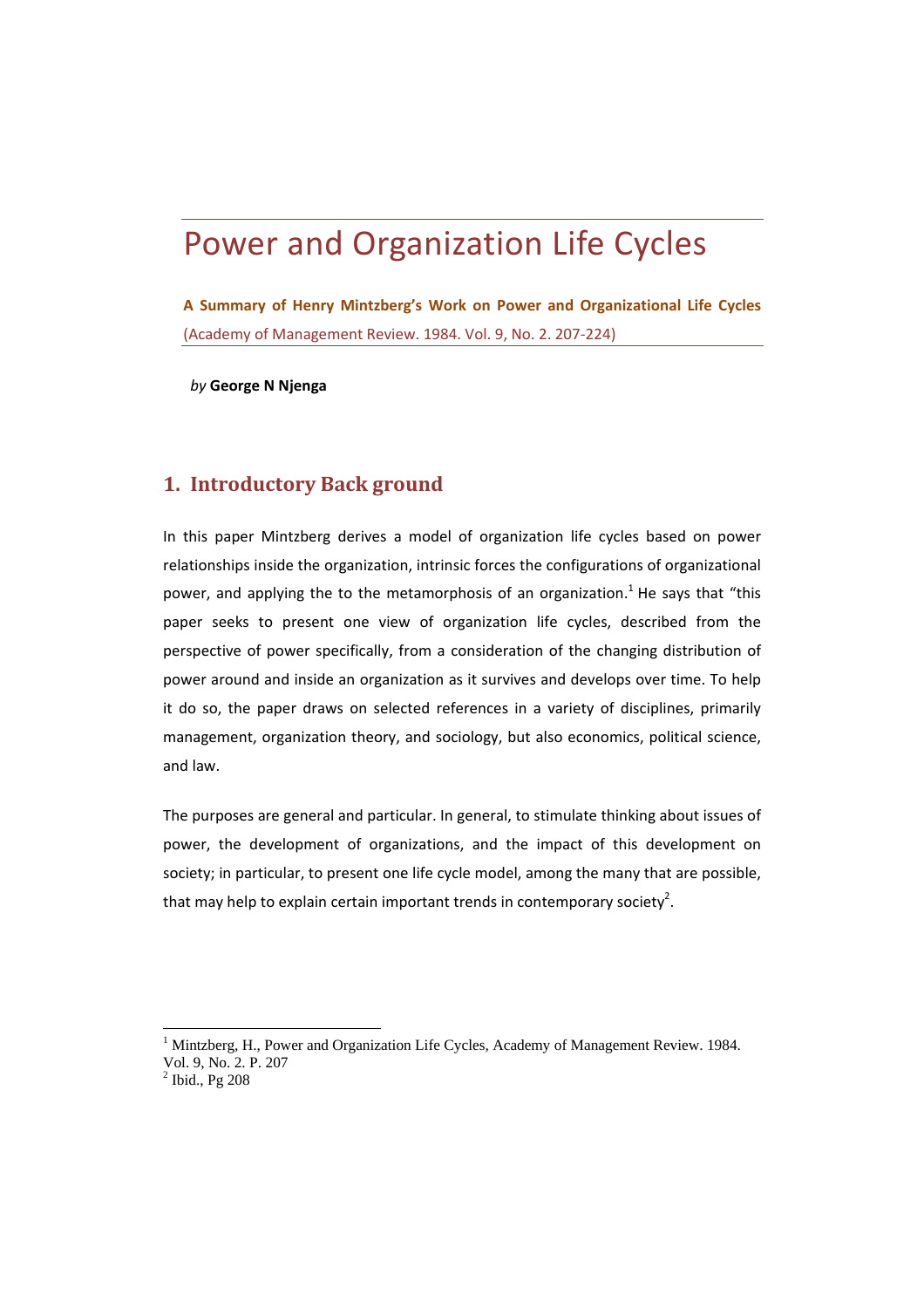Mintzberg, H (1992), elaborates an in-depth analysis of power in the organization, in his book, Power in and around organizations<sup>3</sup>, applies his theory from the perspective of an organizational life cycle perspective. He offers an analysis of the literature published then. It he comments on the importance that themes of ideal or pure types of organizations and of stages of organizational development have occupied since the writings of Max Weber (Gerth & Mills, 1958). The topic on Organization Life Cycles has been observed from very different perspectives.

Allison's (1971) studies the different models to interpret decision making during the Cuban missile crisis to cope with complexity. Mintzberg and Miller on the other hand note, that ideal types reflect leading tendencies in organizations, and that stages of organizational development reflect intrinsic forces that arise in organizations to change them as they develop. Others have provided empirical support for the existence of clusters of attributes, or "configurations" in organizations; postulated common sequences among them as organizations survive and develop over time. Pervasive in all these writings is the notion of longer periods of stability interrupted by shorter ("metamorphosis models") ones of destructive change (Greiner, 1972). However, these theories have simply proved that there exists an organizational "metamorphosis" in general (Greiner, 1972).

Recently related research has been narrower focusing either on single transitions in specific types of organizations for example, the shift from functional to divisionalized structure in giant American corporations, as in the research of Rumelt (1974), or else on the sequence of transitions over the life of a single organization, as in Whyte's (1969). Perhaps the best known sequence in the literature is that postulated for the business firm that survives and grows; creation, limited growth, maturity with a more elaborated, bureaucratic structure, extensive growth; and then diversification of strategy followed by divisionalization of structure, allowing for growth to much larger size, parts or all of

<sup>&</sup>lt;sup>3</sup> Mintzberg, H. El Poder En La Organización, (Power in and Around the Organization),  $1<sup>st</sup>$  Ed. 1992, Ariel Economía: Barcelona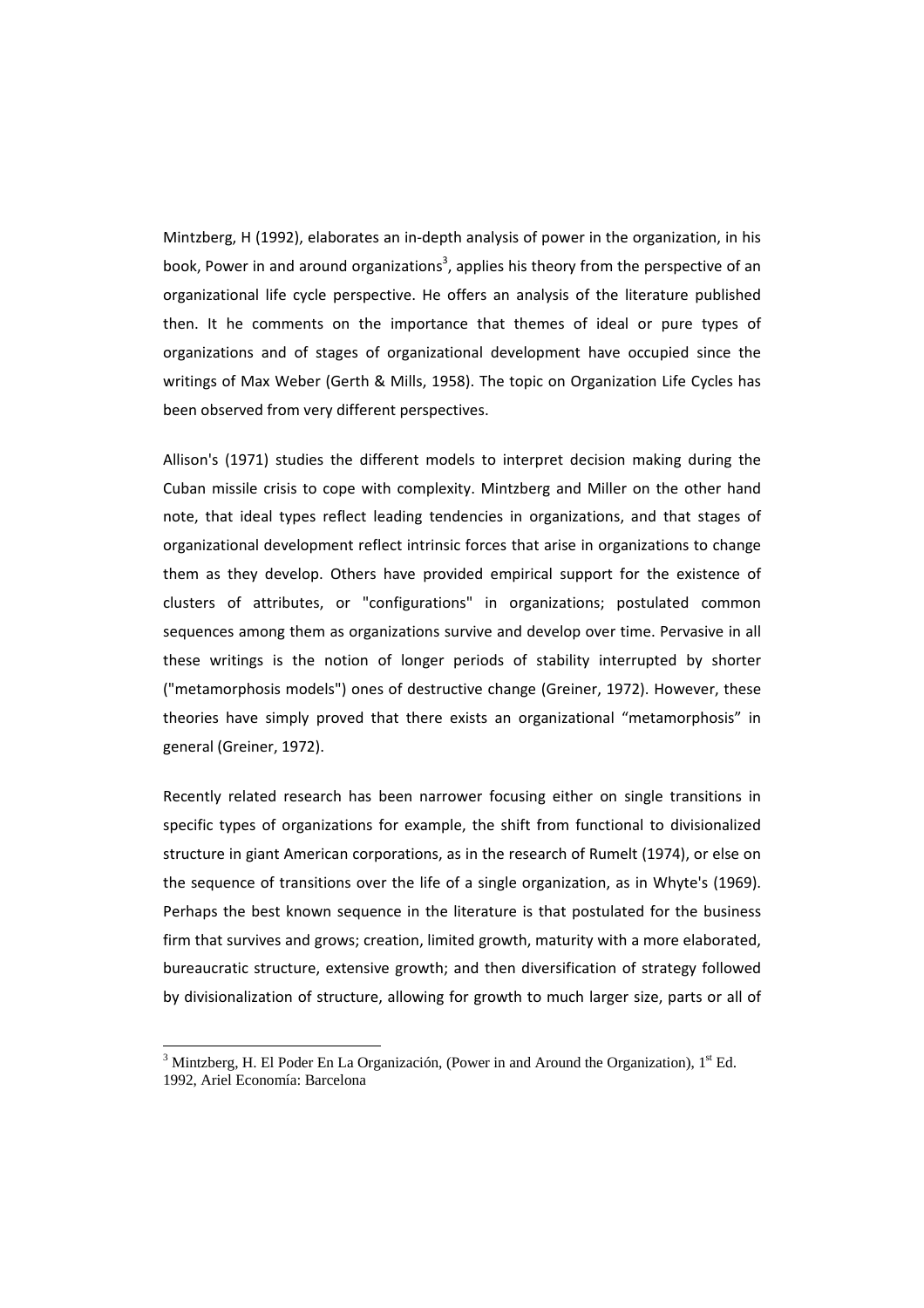which have been described by Chandler (1962) and others. However, research has shown that this process is not a static linearity which follows a physical static rule. Rather, these stages define particular moments in the life of a firm and firms may at times elude the sequence by dithering or advancing faster or turning backwards. Literature has avoided the question of power in the firm although some research has been published on it with respect to the capacity of individuals or groups to effect, or affect, organizational outcomes (Kanter, 1977; Russell, 1938). Mintzberg sees in these propositions a sense of growth in the size of firms in terms of capacity while at the same time increasing their level of conflict and politics.

Mintzberg uses this as his launching board, as the foundational principle of his theory on power through organization life cycles, because shifts in power seem to lie at the root of transitions in organization, and these trends might be particularly well [not only] be explained by considering stages of organizational development from the perspective of power but also but also stagnation and faltering may be leading organizations from the realm of stages of organizational development into that of organization life cycles<sup>4</sup>.

# **2. Configurations of Organizational Power**

So far in literature, organizations may have been categorized from two perspectives according to Mintzberg; a) according to those whom they are supposed to serve and, b) in terms of how they achieve control over their members (and the related form of member involvement). He would like to present them from the perspective of internal and external systems power. According to Hirschman, 1970, Influencers, or "stakeholders" are, people who use "voice" to attain their needs through an organization. They may be divided into internal (essentially the full time employees or volunteers, those with major time commitments to the organization) and external the others, (Government, creditors, customers, political, industry competitors among others. The "internal" and "external" may be described as forming an internal and

<sup>4</sup> Mintzberg, H., Power and Organization Life Cycles, p. 208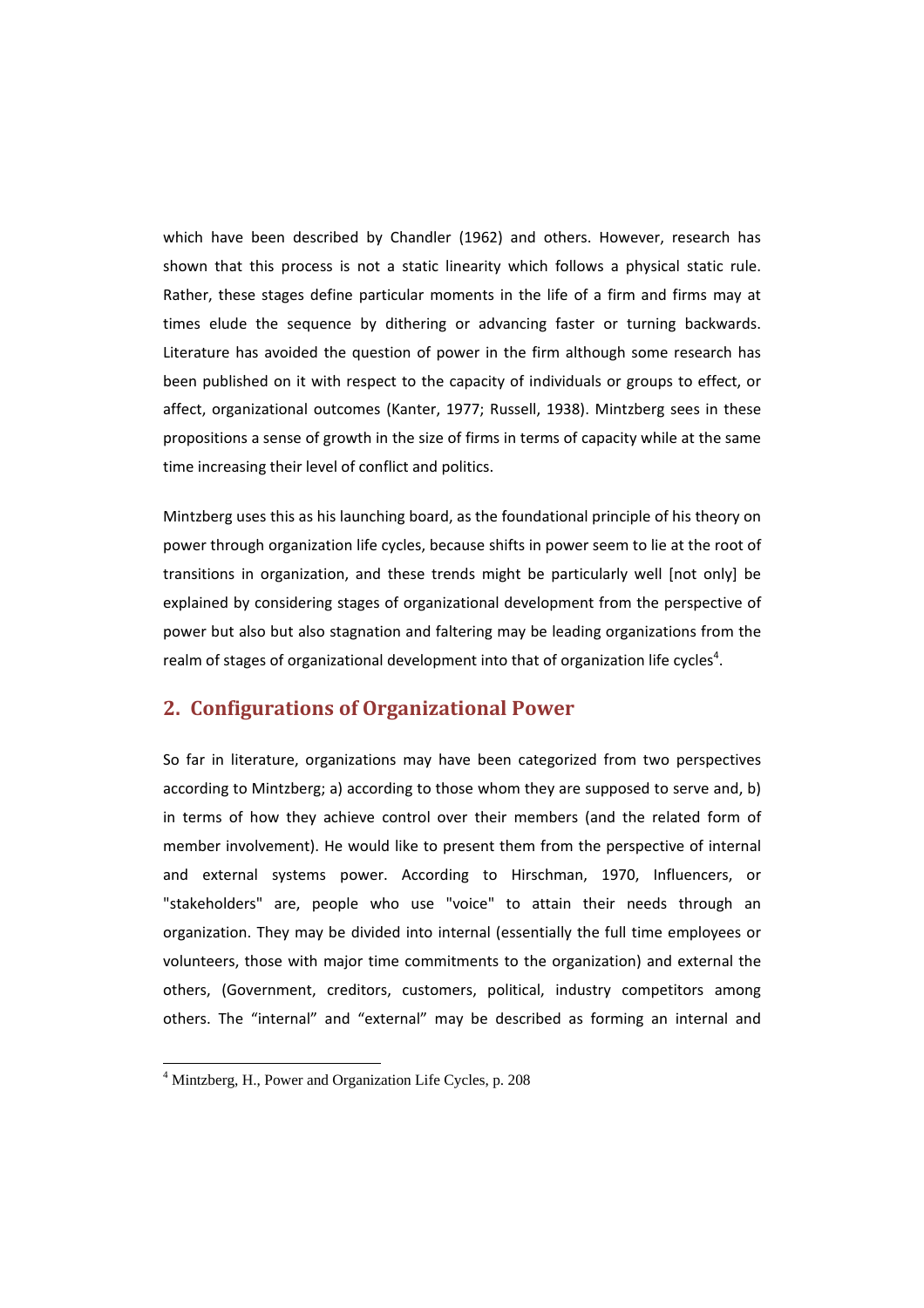external coalition respectively where is described as a set of people who vie among themselves to determine a distribution of power (Cyert and March, 1963).

The External coalitions are either;

- a) dominated (one individual, or a group in consensus, holds the balance of power);
- b) divided (a few competing groups or individuals divide power); or
- c) passive (no outsider seeks to exercise much power).

The Internal are;

- a) personalized; this is where there exists personal dominance of controls, such as the issuing of ad hoc orders;
- b) bureaucratic; where formal standards dominate;
- c) ideological; where the norms of a strong internal ideology dominate;
- d) professional; where the technical skills and knowledge of experts dominate; and
- e) politicized; where political or conflictive forces dominate

There is according to Mintzberg, a cause and effect interrelationship between the external and internal coalitions and these in turn produce four situational effects;

1. An overpowering external coalition encourages a bureaucratic internal coalition; e.g. a dominating shareholder appointing a Chief Executive or any other calibration of a similar nature. Hence, impacting a centralized, formalized, and standardized behavior in the internal coalition that gives rise to its bureaucratic form. This cause effect relationship is supported by Heydebrand (1973), Holdaway, Newberry, Hickson, and Heron (1975), Pondy (1969), Pugh, Hickson, Hinings, and Turner (1969), Reimann (1973), and Samuel and Mannheim  $(1970)^5$ .

<sup>&</sup>lt;sup>5</sup> Mintzberg, H., Power and Organization Life Cycles, p. 209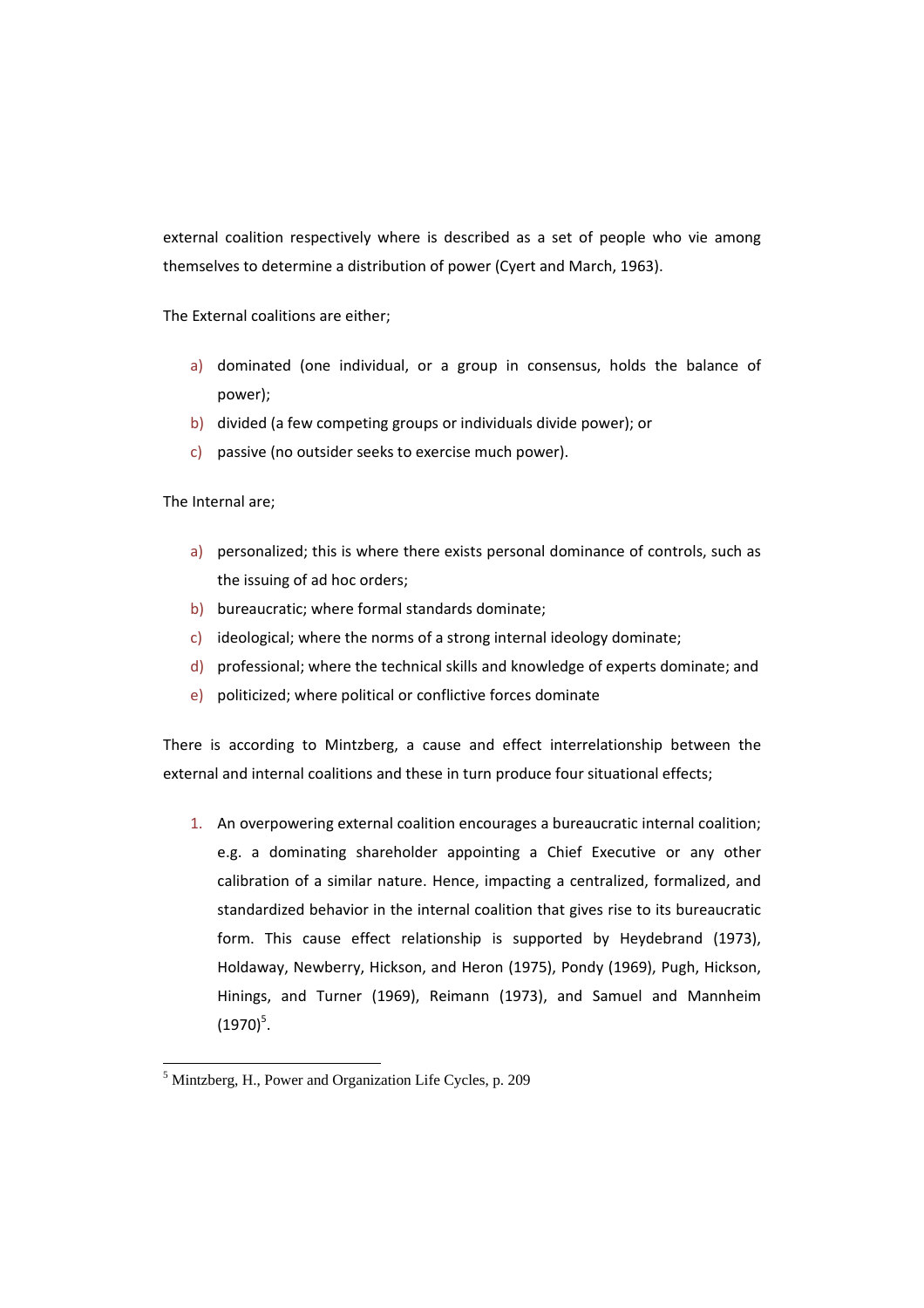- 2. A divided external coalition encourages the rise of a politicized internal coalition, and vice versa. It is assumed that conflict in either internal or external coalitions affects the other. Political activity in the internal or external coalition encourages division in the other coalition.
- 3. A personalized, ideological, professional, or bureaucratic internal coalition encourages the rise of a passive external coalition. Strong leaders and untied following whether ideological, professional, or have personalized power and/or strong bureaucratic structures all these tend to pacify the external coalitions of influence. (See, Collins & Moore, 1970; Thoenig & Friedberg, 1976; Mintzberg, 1979)
- 4. Other combinations of the coalitions, as well as non-dominant mixtures of the internal forms of influence, encourage moderate or intense levels of conflict in an organization. It follows from the same argument in 2 above that in the absence of a dominating power moderate or intense conflict ensues.

The resultant effect is a complex configuration of power play. This is illustrated in the diagram below (see Table 1 below)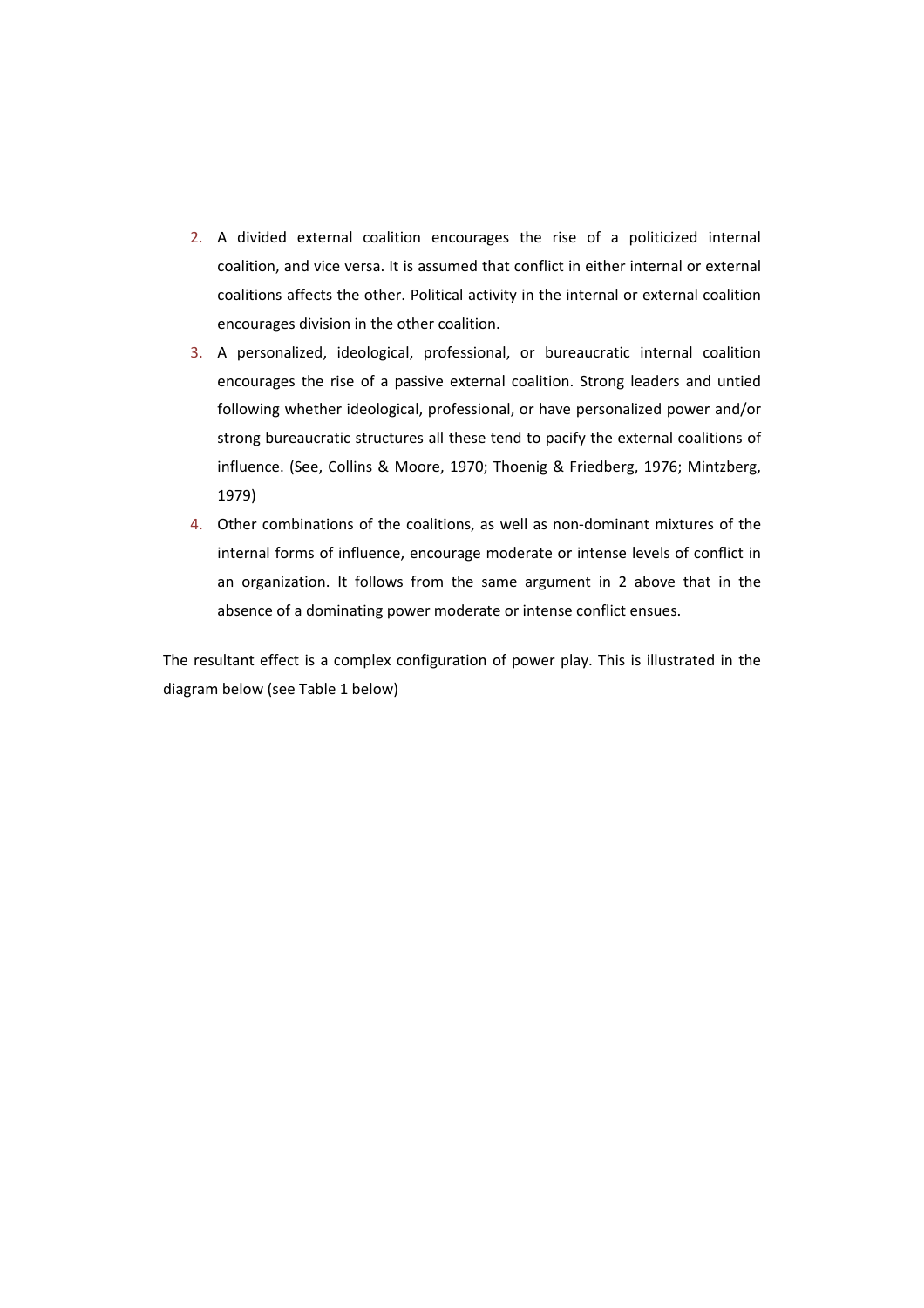**Table 1:** *Configuration of Power*

| <b>External Coalition</b> | <b>Internal Coalition</b> | <b>Power Configuration</b> |
|---------------------------|---------------------------|----------------------------|
| Dominated                 | Bureaucratic              | Instrument                 |
| Passive                   | Bureaucratic              | Closed system              |
| Passive                   | Personalized              | Autocracy                  |
| Passive                   | Ideological               | Missionary                 |
| Passive                   | Professional              | Meritocracy                |
| <b>Divided</b>            | Politicized               | Political arena            |
| Dominated                 | Personalized              |                            |
| Dominated                 | Ideological               | probably less common and   |
| Dominated                 | Professional              | less stable, likely to be  |
| Dominated                 | Politicized               | forms of Political Arena   |
| Passive                   | Politicized               |                            |
| Divided                   | <b>Bureaucratic</b>       |                            |
| <b>Divided</b>            | Personalized              |                            |
| Divided                   | Ideological               |                            |
| <b>Divided</b>            | Professional              |                            |

**Source:** Mintzberg, H., *Power and Organization Life Cycles*, p. 210

# **2.1 Types of Configurations of Power in the Organization**

- **2.1.1** The instrument: an ideal type power configuration in which the organization serves dominant external influencers. The organization is generally bureaucratic, has personalized leadership control, strong ideology, discourages dissention and has low internal expertise. This type of organization has other names; the closely-held corporation (Berle and Means, 1968), 'the prison' (McCleery, 1957), the "paralytic" (Butler, Hickson, and Wilson, 1977-1978), the "coercive" organization as described by Etzioni (1961), and the "appendix" organization described by Rhenman (1973).
- **2.1.2** The closed system; has a bureaucratic internal coalition. Its external coalition is passive; Administrators hold a selfish balance of power, blind to external influencers to the extent that they help it grow. It is similar to the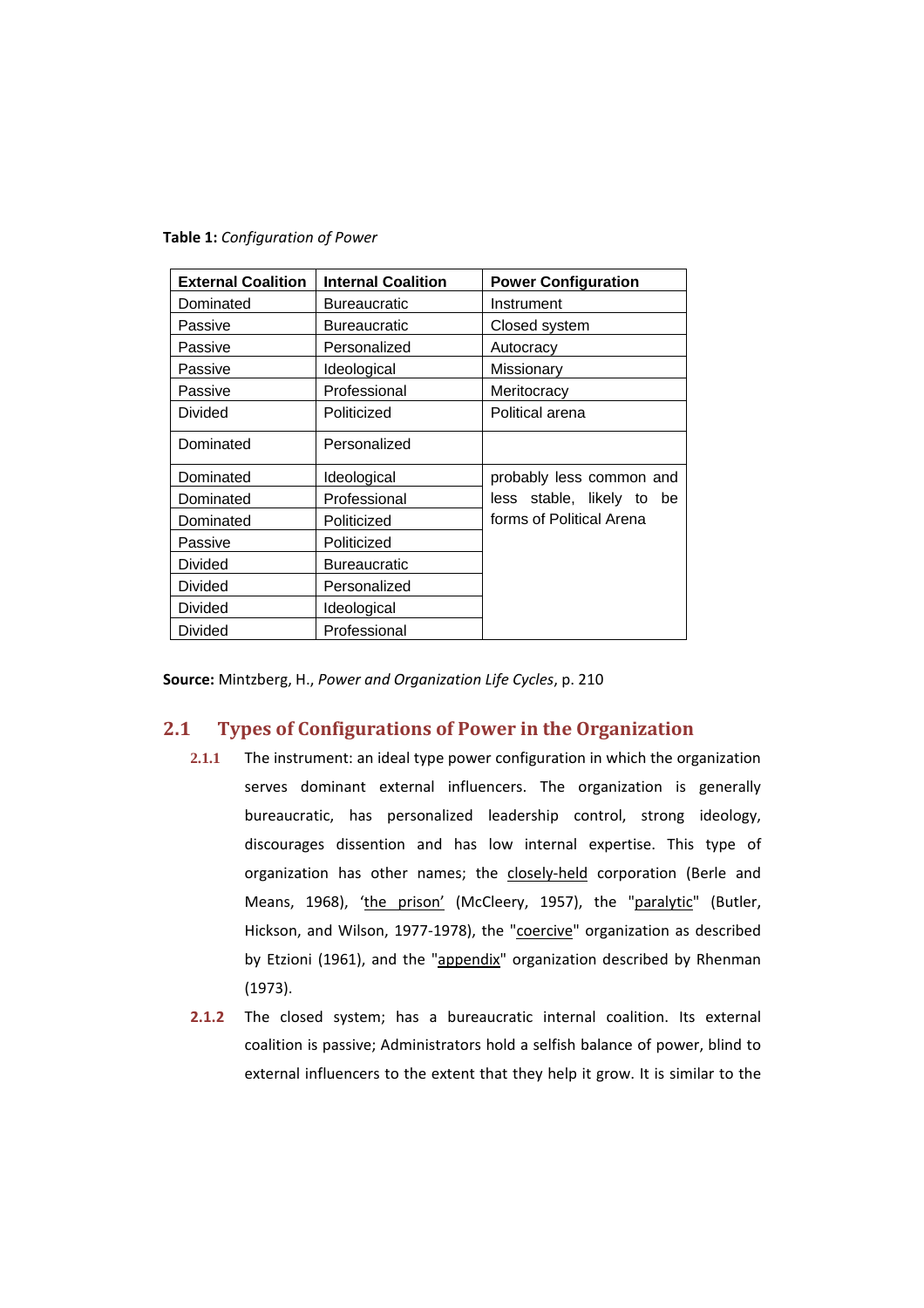European radical labor unions and political parties (Berle and Means 1968), the "new industrial state" (Galbraith 1967); or "sovereign state" (Sampson1973). Pursuit of mission and expertise are discouraged

- **2.1.3** The autocracy ; has a passive external coalition, pervading power personal leadership, This form of control tends to preclude most politics, to discourage expertise and even bureaucratic standards, and to tolerate growth of an internal ideology only so long as it revolves around the leader.
- **2.1.4** The missionary; dominated by a strong internal ideology, which serves to pacify the organization's external coalition. Has a strong system of internal beliefs, is mission oriented and internally cohesive.
- **2.1.5** The meritocracy; is oriented towards technical expertise, with a professional type of coalition. Political activity is present at a technical level, bureaucratic controls minimal, and it calls for an egalitarianism that can at times be politicized. External forces tend to be subdued easily and loyalty is towards the profession. This description appears to be compatible with Butler et al.'s (1977‐1978) description of the university they studied, with Gross's (1968) description of private American universities in general, and with Cressey's (1958) description of treatment (or rehabilitation) oriented prisons.
- **2.1.6** The political arena; is characterized by conflict as a result of low level center of power and the external coalition divided, much as in Allison's (1971) governmental politics model. This would also occur when there are divergent sources of power in the same organization. The political arena also may be characterized by intense conflict, which normally must be of brief duration if the organization is to survive, or by more moderate conflict, which can sometimes endure. Combining these characteristics gives rise to four basic forms of the political arena; three considered partial and the fourth ideal. They are;
	- **2.1.6.1** Confrontational, brief conflict of an intense nature concentrated between two centers of power, essentially a confrontation between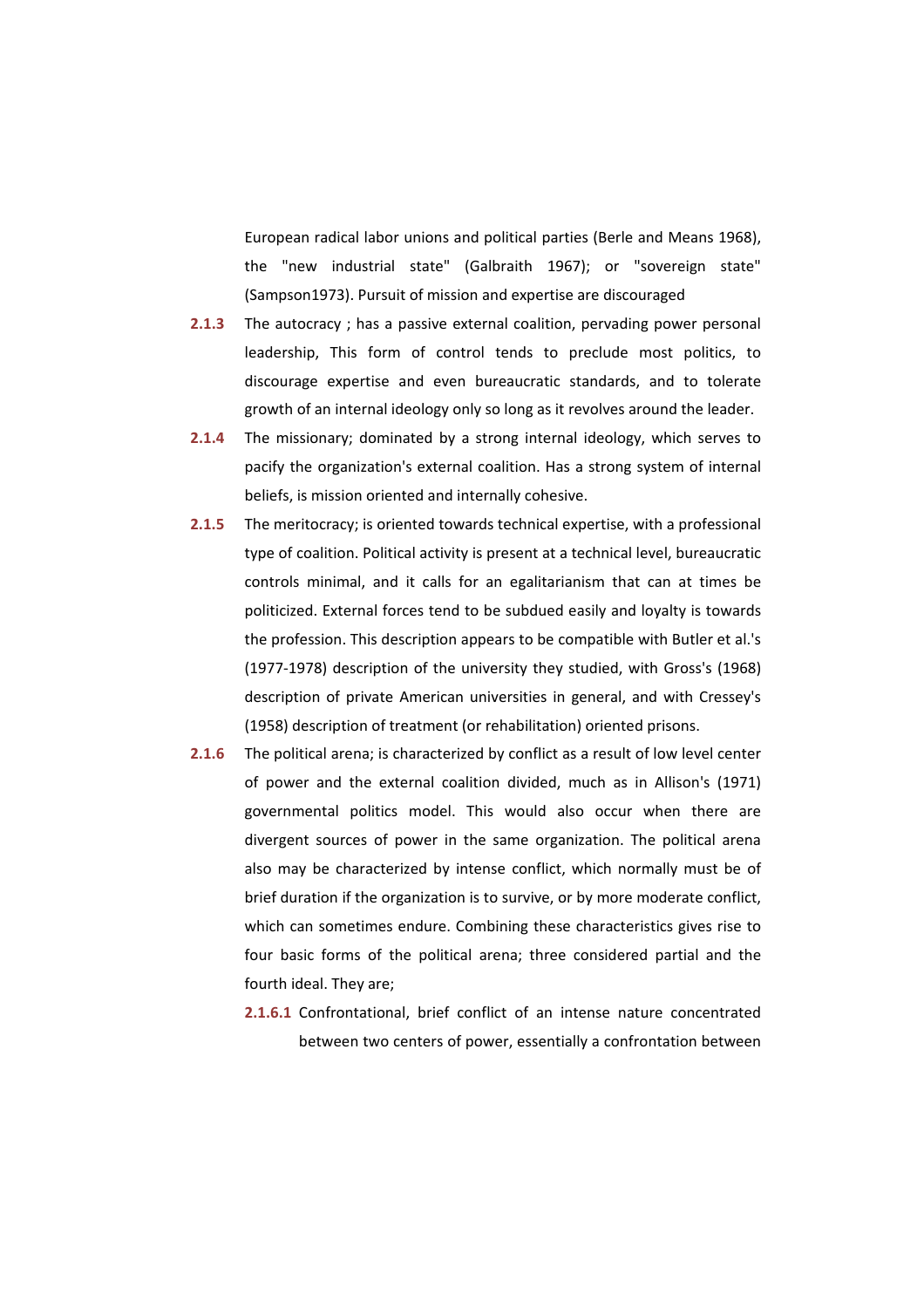a consensus‐dominated external coalition and a personalized internal coalition

- **2.1.6.2** Shaky alliance; for example, government on one side and academic professionals on the other.
- **2.1.6.3** The politicized organization characterized by more moderate and hence possibly enduring nature, as in the symphony orchestra.
- **2.1.6.4** The complete political arena, characterized by conflict that is both pervasive and intense, and hence typically brief. Although the political arena can be wasteful of resources, it can also act as a platform for change when there is need for it.

## **2.2 Transitions between the Configurations**

The second question in the organization's life cycle is to consider the likely transitions between the different configurations. 36 permutations appear some more common than others, for example, there is a good deal of evidence on the transition from the instrument to the closed system in business firms as they grow and their stockholding becomes dispersed (Berle & Means, 1968). Given the description of the organizational life-cycle in this paper, a life cycle model would describe and justify a sequence, or a small number of sequences, of configurations, from the establishment of organizations to their demise. Such a model would rely on the most common transitions in order to maximize its explanatory power, but it would also have to justify its choices of some transitions over others. The nature of the interactions between the configurations provides the mode of transition. A few forces external to the system such as a new technology have a cause and effect relationship with the transitions.

Each power configurations appears to contain forces working to destroy it from within itself. The nature is one of self destruction. For example, when repeated instances occur of autocracies faltering because of their reliance on a single leader (who dies, leaves, or loses touch as the organization grows), then centralization and precariousness would seem to be intrinsic destructive forces in this configuration. when external influencers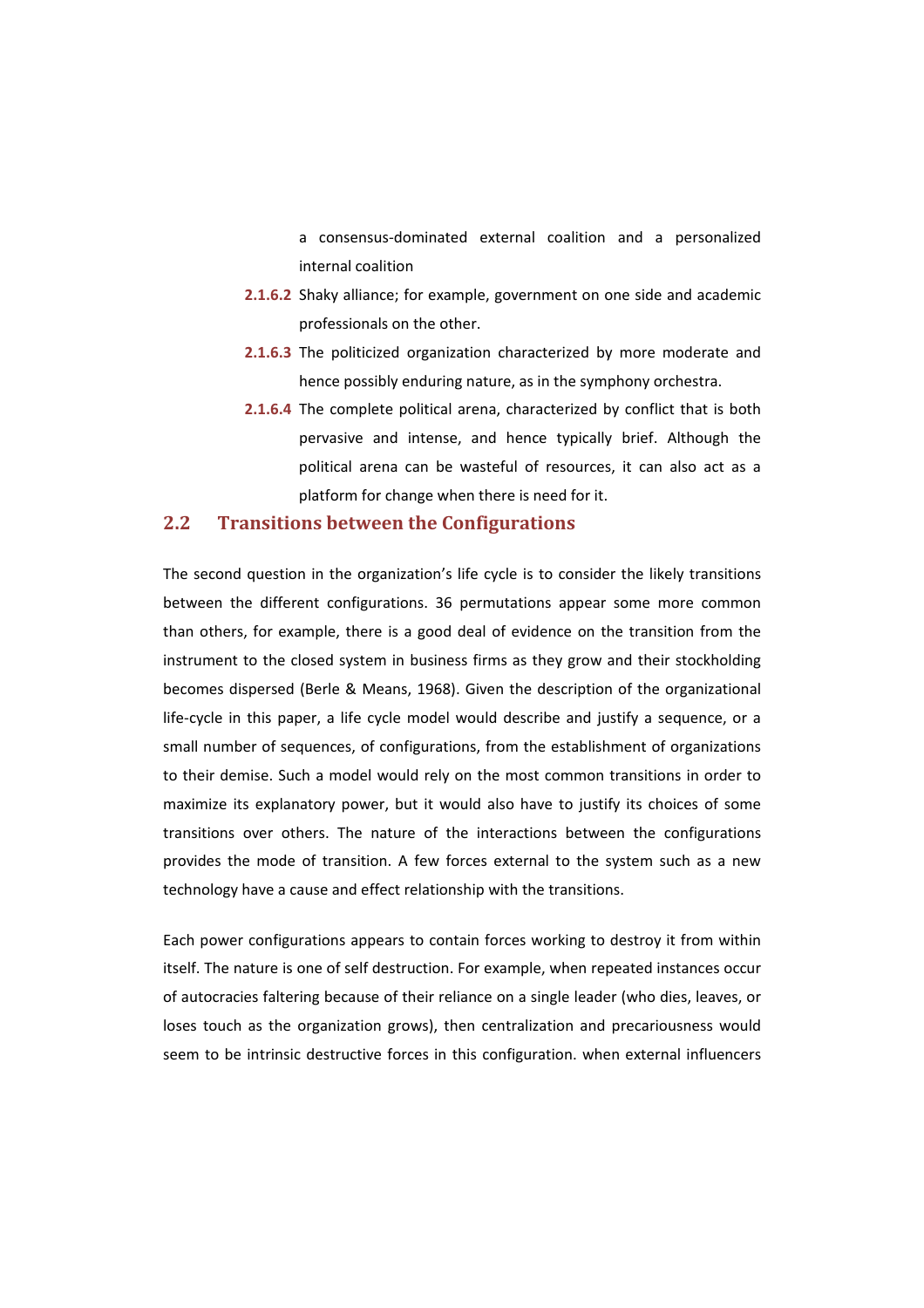appear with frequency to save the organization, by taking power over it, then the transition to the instrument configuration, as a means to reduce precariousness, would seem to be at least one natural transition for the autocracy. Based on intrinsic forces alone one is able to produce a model of organization life cycles.

Of the 36 possible transitions, 9 appeared to be most common and most readily explained by intrinsic destructive forces. Another two, perhaps somewhat less common, also seemed to be driven by intrinsic forces but countered by other intrinsic forces. These are listed below;

| Autocracy            | Instrument                       |
|----------------------|----------------------------------|
| Autocracy            | Missionary                       |
| Autocracy            | Meritocracy                      |
| Instrument           | Closed system                    |
| Missionary           | Closed system                    |
| <b>Closed System</b> | Closed system                    |
| Meritocracy          | Meritocracy                      |
| Closed system        | Political arena (in stable form) |
| Meritocracy          | Political arena (in stable form) |
| (Autocracy           | Closed system)                   |
| (Political arena     | Autocracy)                       |

A Life Cycle Model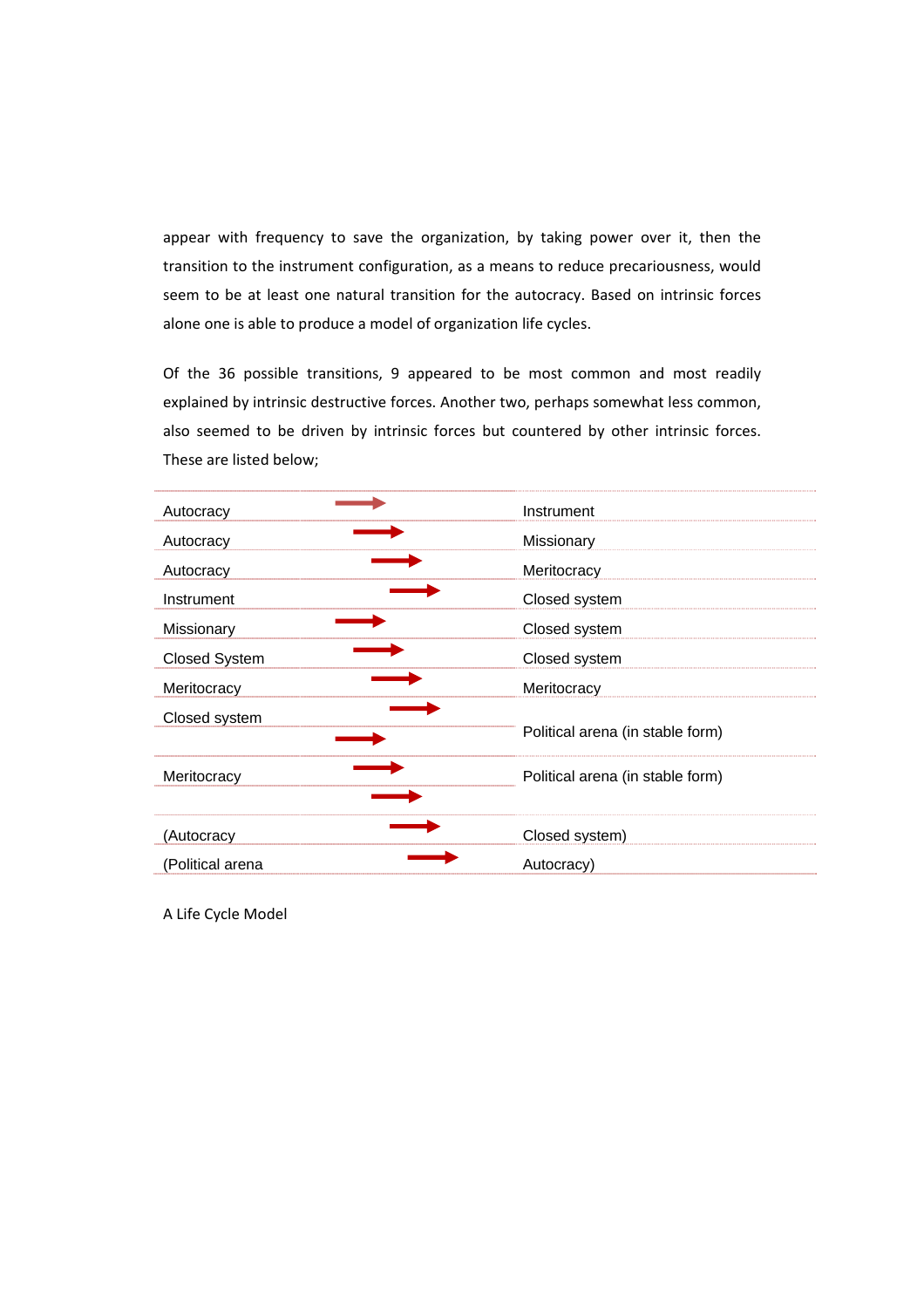It is the above model that defines the organization's life cycle. It seems that autocracy belongs at the beginning of the life cycle and the political arena at the end of the life cycle (assuming, of course, that the organization itself survives all the stages and negotiates all the necessary transitions). The other configurations appear to fall into intermediate stages, the instrument and missionary earlier, the closed system and the meritocracy later. Four stages are therefore suggested in all.



**Fig. 1 –** *Mintzberg's Model of Organization Life Cycles*

Key:  $=$  signifies demise of organization and;  $\alpha$  signifies the possibility of autocracy temporarily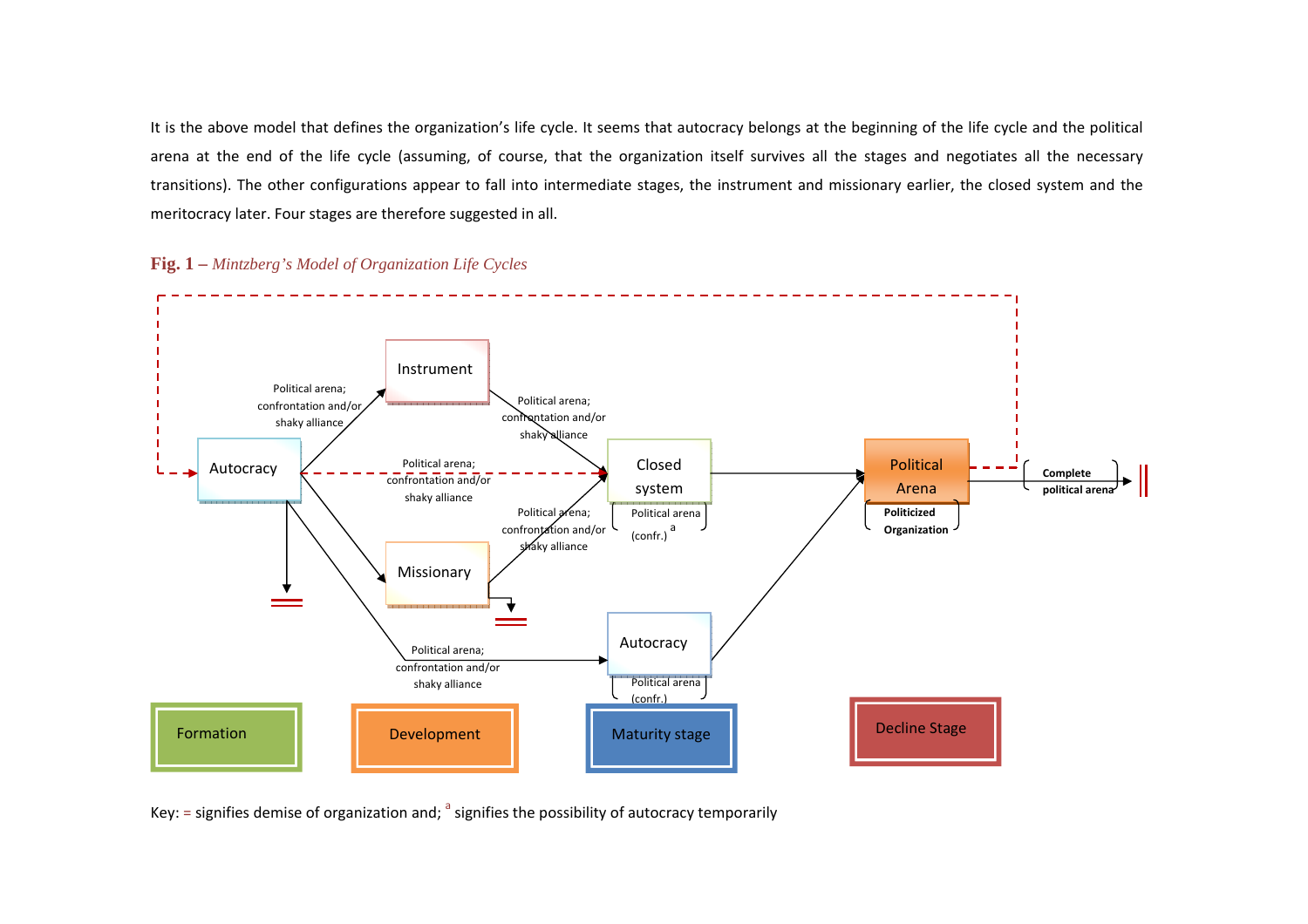As illustrated in Figure 1, these are labeled formation (as autocracy), development (as instrument or missionary), maturity (as closed system or meritocracy), and decline (as political arena). The nine main transitions are shown as solid lines, with the two others indicated by dotted lines. Along some of these lines (as well as at the end of the model) are shown what the model hypothesizes to be transitory, unstable states of the political arena—confrontations or shaky alliances during transitions (often, in fact, inducing them). Although decline and eventual demise are shown as the last stage of the model, the propensity of certain of the configurations to cause the demise of an organization in an earlier stage also is indicated, in the form of two parallel lines.

After illustrating this hypothesis Mintzberg gives a caveat, in which he acknowledges the over simplification of the model to suit theory. He cautions that not all organizations follow the same pattern and indeed not in the same order. However, the theory shows a leading model which can give an indication.

#### **2.2.1 Formation as Autocracy**

This is the situation at the outset of the organization. It is, in fact, typically the job of the founding leader to create the initial structure, acquire the facilities, and, above all, hire the first employees (or attract the initial volunteers). Hence, everything tends to refer to the leader. The leader then transfers his capabilities to others and this in turn leads to more competencies and less autocracy. It may endure for a while. Strong willed leaders and forceful ones will tend to use the occasion to assert their prowess for an unsustainable period. This may result in the failure of an organization. The tendency to sustain this state of affairs may results in the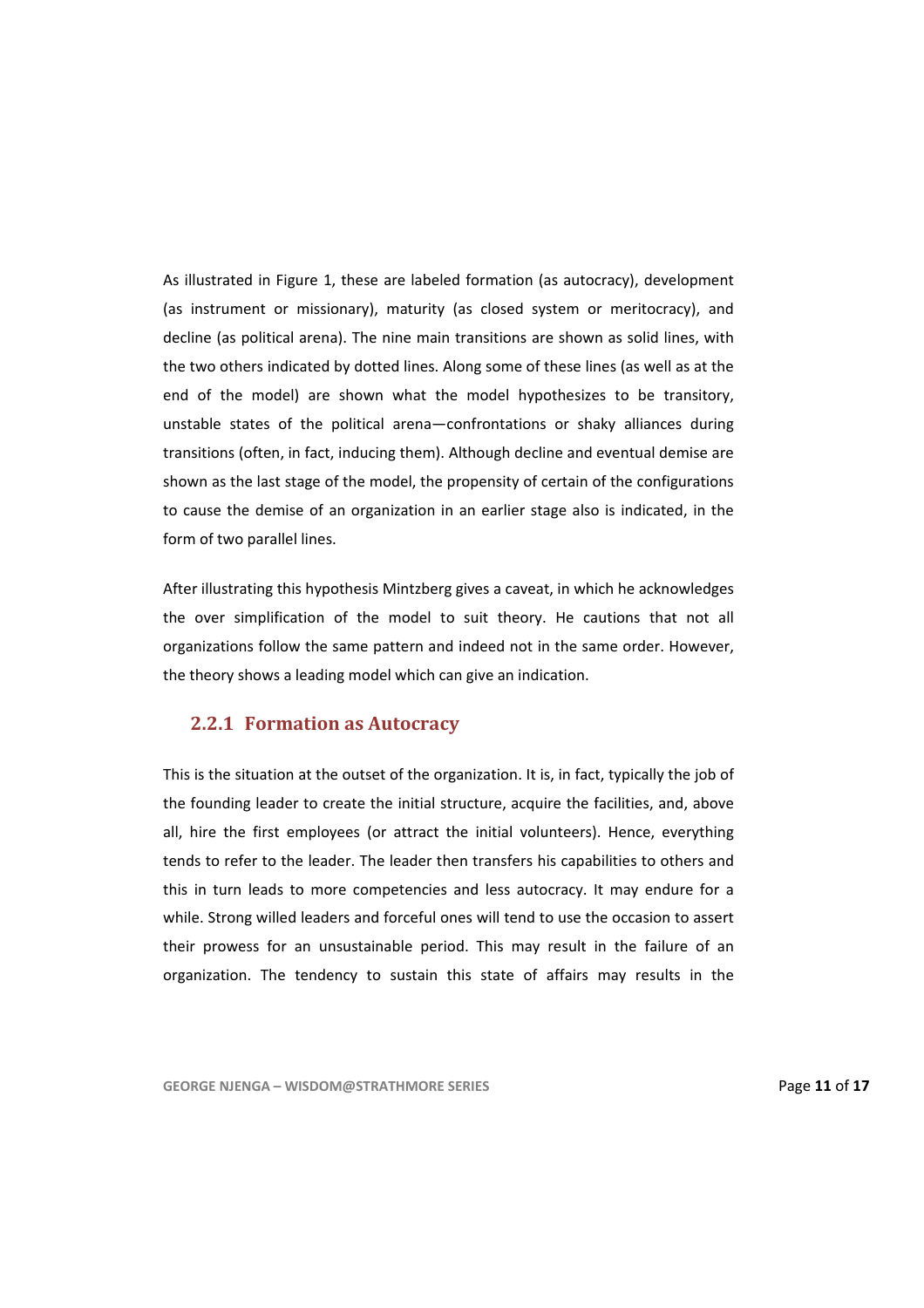founder's term expiring together with the autocratic stage. If there is no appropriate successor the organization may expire with him.

## **2.2.2 Transitions to Development Stage**

Mintzberg proposes that the most natural transition for the autocracy configuration may be to the missionary. After he leaves, his legacy lives on after him through story-telling and tradition (Clark, 1970, 1972), thereby coalescing around an ideology and so effecting a transition to the missionary. The organization is often prone to external power due to its vulnerability; if an investor commissioned the business then he could move to consolidate his power. To reign after a founder, the new leaders want ot reign through a bureaucratic controls, a subservient management; and thus Many autocracies tend to become instruments, usually because of their own inherent precariousness.

The transition from autocracy to missionary is likely to be smooth so long as no external influencer interrupts it, but transition to the instrument can involve conflict. Often those left after the founder leaves tend to be defensive for the organization against an outside influences. Larcon and Reitter (1978, 1979) describe the employees of an elite French furniture manufacturer who resisted attempts by the American parent to consolidate power bureaucratically and convert the firm to conventional mass production. This conflict goes on until one of the sides prevails. Thus, as shown in Figure 1, it is hypothesized, that the transition from autocracy to instrument may be accompanied by an intermediate, and probably unstable and so brief, period of political arena, in the form of confrontation and/or shaky alliance. Once it is calm it tends to remain an instrument with an external coalition.

**GEORGE NJENGA – WISDOM@STRATHMORE SERIES** Page **12** of **17**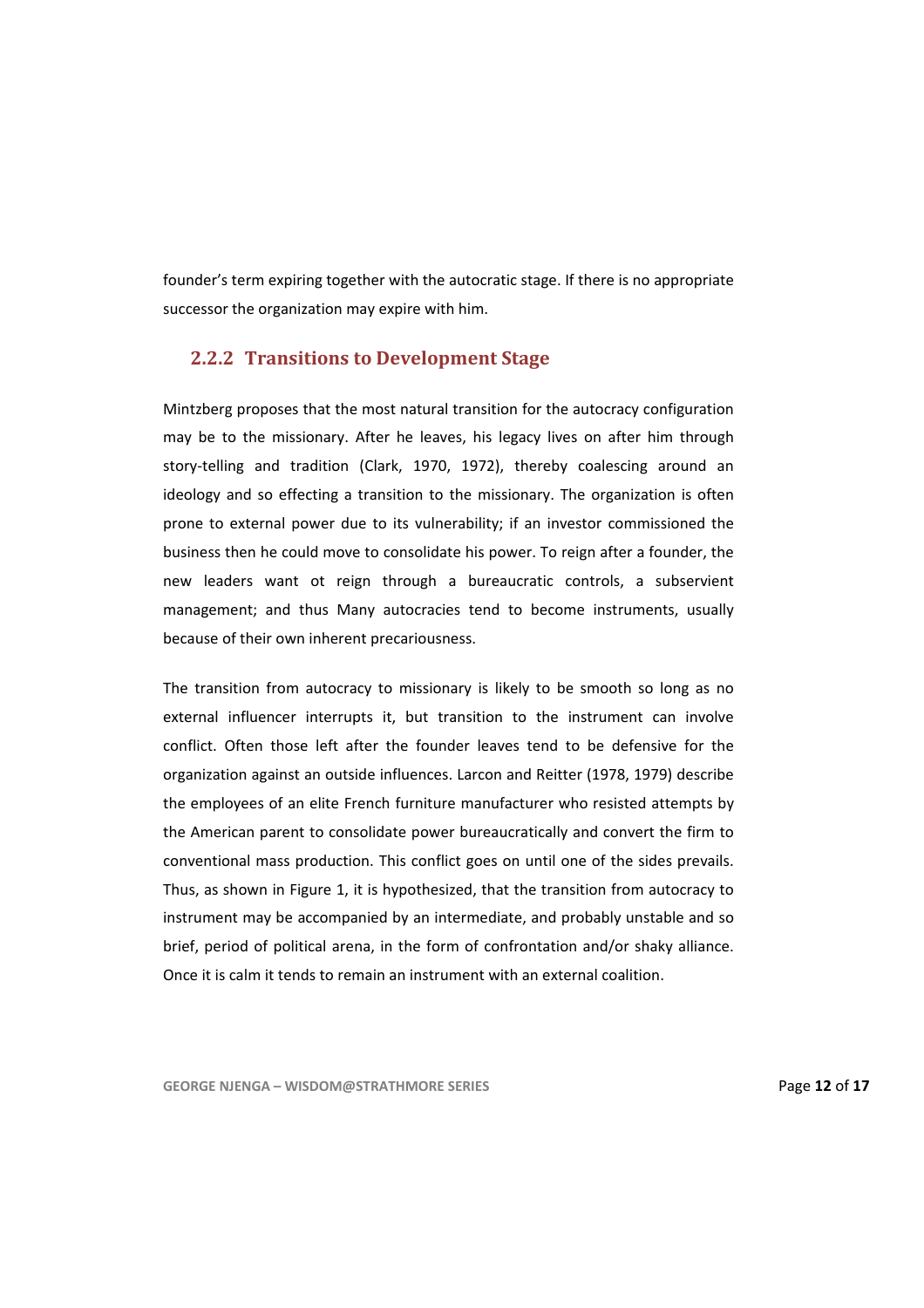The autocracy may also be followed by a closed system. Principally this would be the case when the administrators as a group succeed the founder, for example government dictatorships, such as Stalin. However, this is often the case when the organization has grown large enough under the leader to ensure a stable administrative structure. This too may be politicized between administrators or administrators and external forces. In this case it would lead to a short period of time as political arena. However, Mintzberg feels that the transition to a closed system is less likely in comparison to a missionary or instrument succession.

In addition it is hypothesized that when an organization is highly dependent on technical skills and knowledge, a rather early transition to the meritocracy configuration is to be expected, and sometimes through a political arena.

#### **2.2.3 Maturity as Political Arena or Meritocracy**

Much like the autocracies that grew large, organization's leadership after a missionary or instrumental structure tend to move towards a closed system power configuration. Stable controls and consolidated power tend to follow an organization's growth and the organization tends to be inverted inwards as opposed to outwards, towards the external coalition. Where an instrumental structure followed the autocracy, the external forces will over time face two possible difficulties; first, are those that encourage the dispersal of external influence, including the organization itself, and second, the forces that discourage the external surveillance of internal performance. External surveillance requires energy. Moreover, the growth and development of an organization complicates the external surveillance of it (Moyer, 1970). Vertical or horizontal diversification strategies have been used to diffuse external power, and consolidate internal management power,

**GEORGE NJENGA – WISDOM@STRATHMORE SERIES** Page **13** of **17**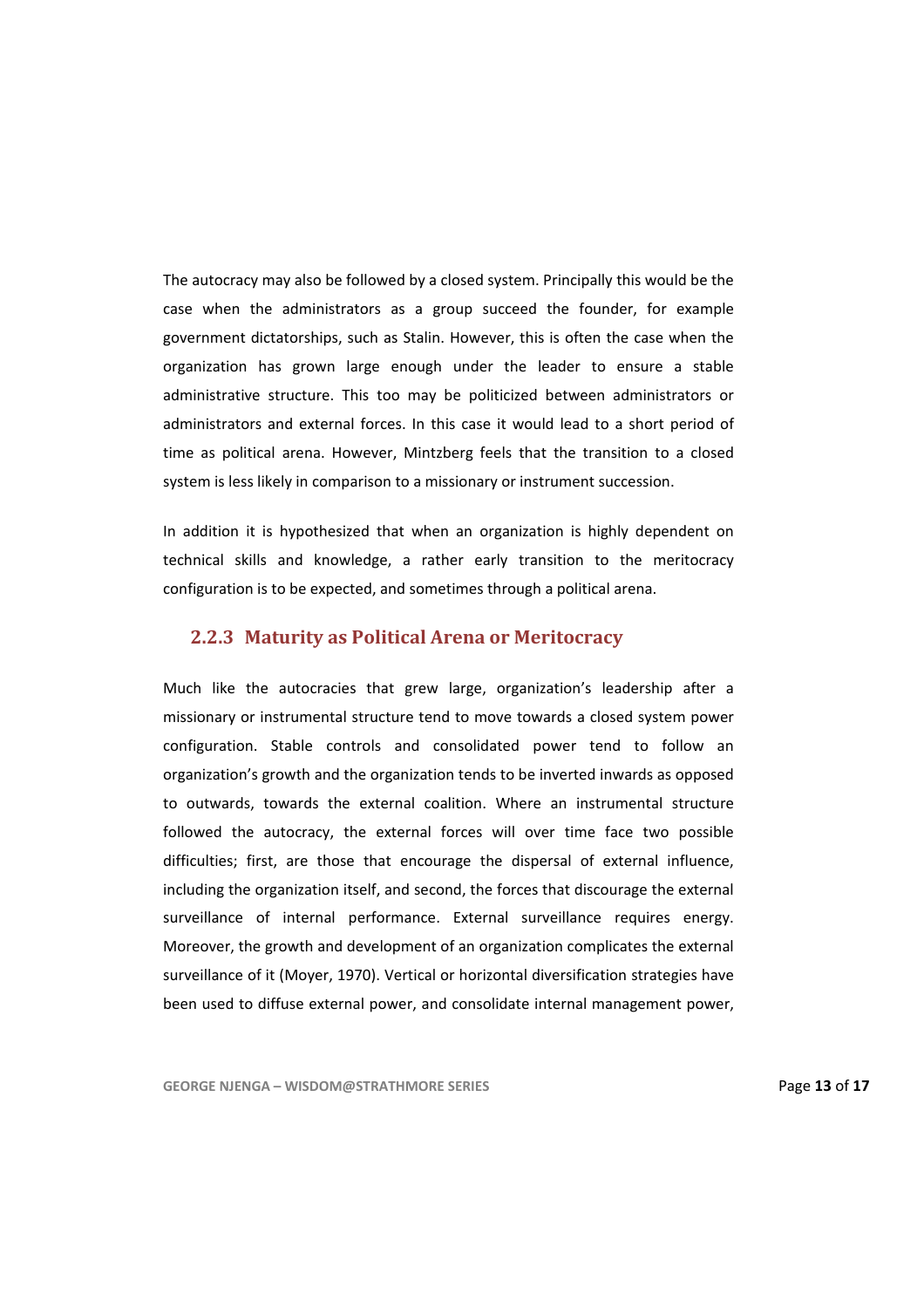leading to a closed system. For the missionary power structure, time tends to weaken ideological stances, "converting enthusiasm to obligation, traditions into dogma and norms into rules; the forces of bureaucracy challenge the forces of ideology. Besides, ideology tends to overshadow administration, but this is not possible over the long run. Administrators tend to grow as the organization grows, without necessarily carrying the ideology with them. The sure way becomes the way of bureaucratic controls, hierarchy is emphasized and transition to a closed system sure. As such some have called this the "iron law of Oligarchy". If not, many missionaries tend to die due to isolation. Assimilation, exposes the ideology to outside forces and the organization itself to the strong tendencies in society to bureaucratize structure, to cede to what can be called "the imperatives of administration", (Mintzberg, Otis, Shamsie, & Waters, 1983).

Nevertheless, the transition will involve at times the transition through the political arena. This is the tension between the administrators of a bureaucratic system and the missionaries or external influencers. These may forma shaky alliance but the transition to a closed system is almost sure, unless the need to rely on expertise leads them to meritocracy. But meritocracy, in fact, appears to represent a variation on the same theme as the closed system. Both configurations serve to seal the organization off in good part from external influence, and to concentrate power in the hands of insiders who, while using it to enhance the pursuit of the organization's mission, also exploit much of it to serve themselves. It seems that the most stable power structures are the closed system and the meritocracy and have an enduring capability as Mintzberg explains; "a common and natural transition for both the closed system and the meritocracy is to a different and renewed state of itself, through the confrontation form of political arena". In a Meritocracy, the configuration remains; only the ranking of the actors changes. In like manner, power

**GEORGE NJENGA – WISDOM@STRATHMORE SERIES** Page **14** of **17**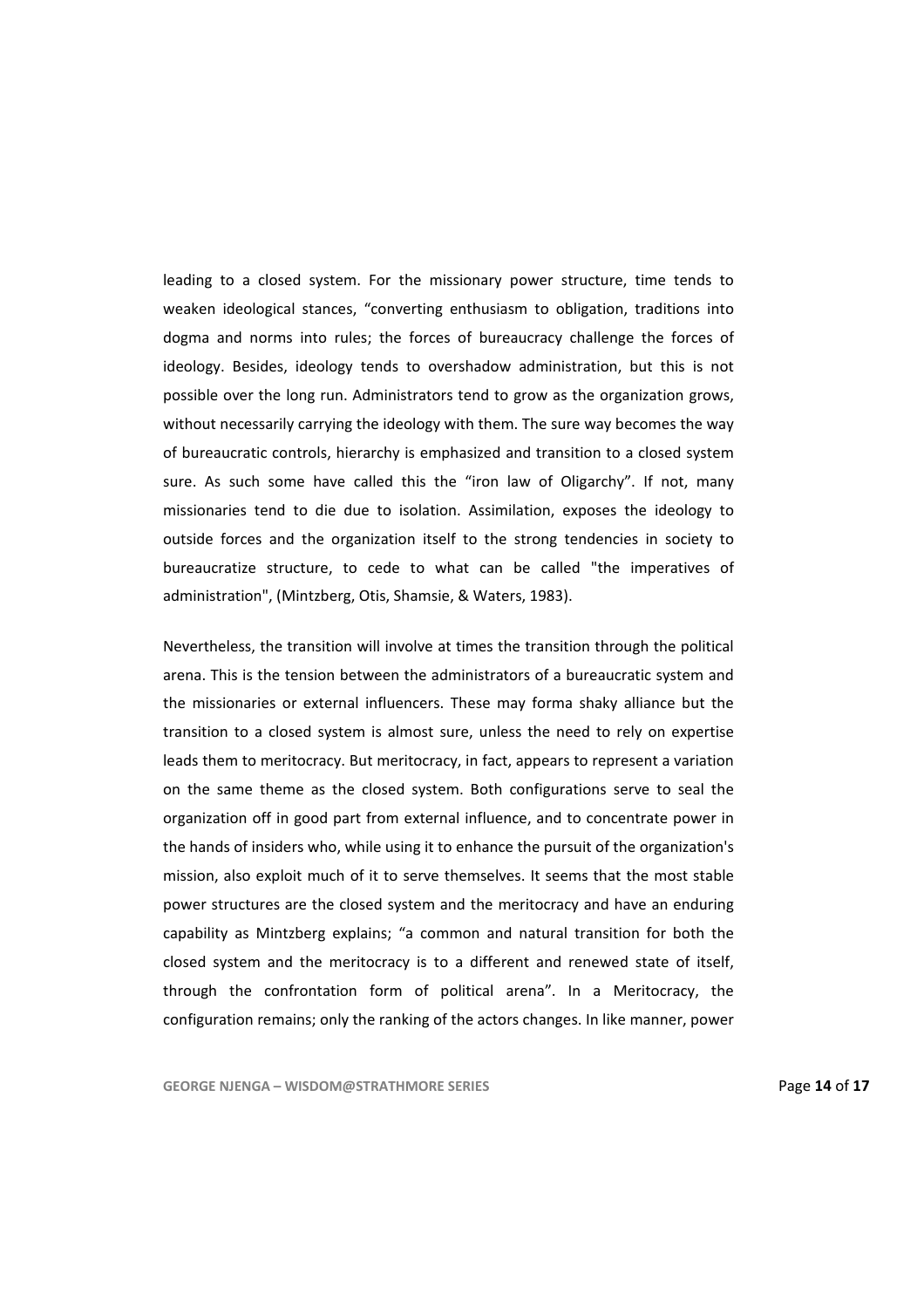in the closed system concentrates not on a single administrator but on a group of them. Those at the center of power may get used to pursuing given strategies with standard procedures in the absence of concentrated external influence, and so lose touch with the environment when it changes. They may change but it is an act of moving chairs. Salznic, (1977), says that "The more institutionalized power is within an organization, the more likely an organization will be out of place with the realities it faces". But the organization can renew itself when junior administrators replace senior ones. Because the closed system contains no natural means of succession, other than for the established leaders to name their own successors, politics emerges as the natural means to displace an ineffective leadership. Sometimes radical change in strategy is necessary after such a change in leadership in order to renew the closed system. But its internal coalition, being bureaucratic, tends to resist such change. Thus, the organization may have to revert to autocracy for a brief time, suspending bureaucratic procedures to allow its new leader to exercise personal control to force in the necessary changes (Mintzberg, 1979, p. 347). But this tends to last a short time.

In autocracy, missionary and Instrument stagnation seems likely if the state of affairs is prolonged. In life cycle terms, the stages of the former might be described as equivalent to childhood for the autocracy and adolescence for the missionary and the instrument, compared with maturity or adulthood for the closed system and meritocracy. The leader of autocracy can easily lose touch as well, but the rest of the organization as well as the external coalition often is too weak to produce anyone willing or able to displace the leader (in the context of autocracy, at least). In the instrument, it is separation of control of management (power from knowledge) that can impede self‐renewal, although the dominant external influencer certainly is in a position to replace the chief executive at will. As for the

**GEORGE NJENGA – WISDOM@STRATHMORE SERIES** Page **15** of **17**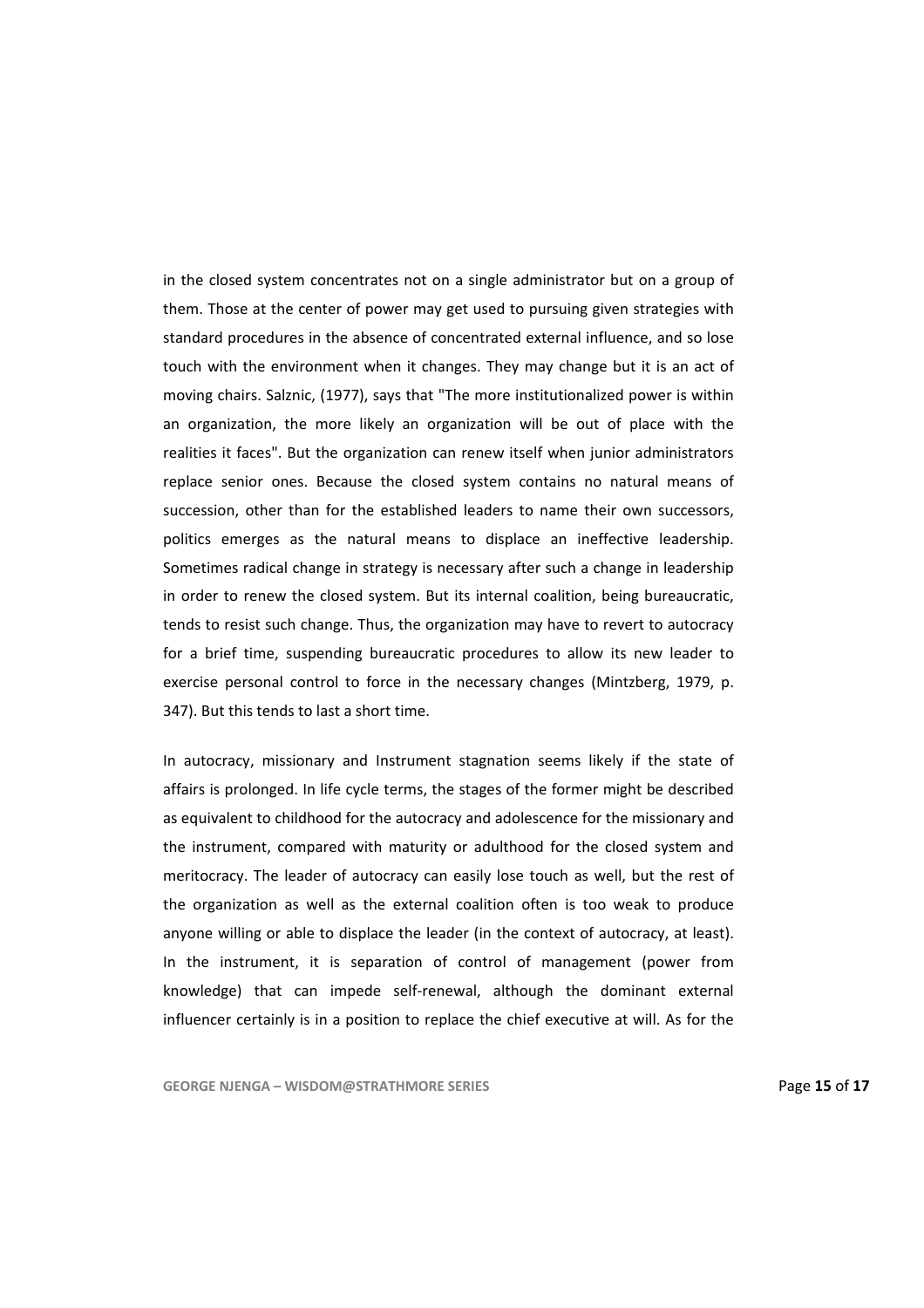missionary, self‐renewal is discouraged because strong ideology tends to be sacrosanct. A missionary may be predisposed to a changing world, but seldom.

#### **2.2.4 Decline in the Form of Political Arena**

What happens when the organization has reached a mature level? The research as and when it happened was not predisposed to data. Hence, speculation has taken its toll based on particular circumstances. Just like a mature human body, the organization tends towards its own demise. Every system at some point has to weaken whether because of internal inadequacies or external pressures (or, more likely, both together). The second point is that demise is unlikely to come in the form of closed system or meritocracy. In both the closed system and the meritocracy, it is believed that the forces of destruction lie in their own detachment from external influence. To paraphrase Lord Acton, their absolute power tends eventually to corrupt them absolutely. Arrogance, as shown in the distribution of surpluses, may demean the organization through over-politicization. Hence it is hypothesized that the eventual transition for the closed system and a meritocracy, no longer able to renew itself, is likely to be to the political arena, in the form of the politicized organization (i.e., pervasive and moderate conflict). The key problem is the over indulgence in power and the blindness to external forces. It is hypothesized that although political arenas tend to help the organization renew itself, over a long period of time the administrative power may cease to have the power to renew itself. Much like the legendary Phoenix, that arises from its own ashes every five hundred years to begin a new cycle, it is hypothesized that organization renewal, where possible after a stage of politicized organization, is likely to begin with autocracy on the grounds that it takes very strong leadership to renew an organization in a fossilized mature stage. But the task is considered to be such a

**GEORGE NJENGA – WISDOM@STRATHMORE SERIES** Page **16** of **17**